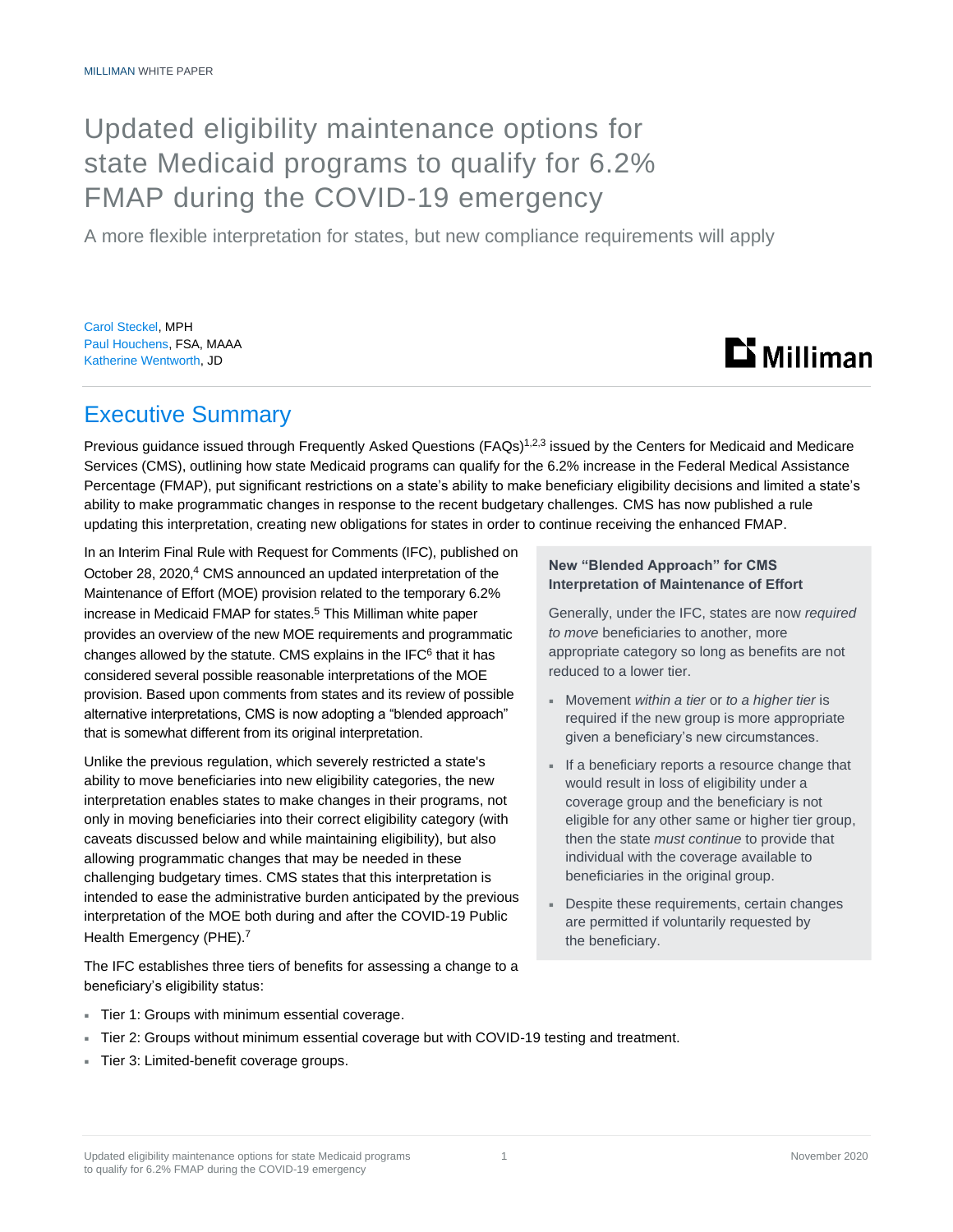The IFC also discusses requirements for coverage of COVID-19 testing and treatment for certain eligibility groups (including exceptions) during the PHE, as well as the availability of additional FMAP for covering these services for certain groups following the end of the PHE.

The previous interpretation of the MOE applied until the regulation was published by the Federal Register (November 6, 2020). The new interpretation applies from that publication day until the end of the month when the PHE ends. CMS is accepting comments on this IFC until January 4, 2021. Items not specifically addressed in this IFC may be addressed in statute or in previous FAQs released by CMS.

# **Background**

Section 6008 of the Families First Coronavirus Response Act (FFCRA)<sup>8</sup> provides a temporary 6.2% increase in FMAP for states and territories during the COVID-19 PHE. The MOE language in the statute says that a state could not make any changes in its "eligibility standards, methodologies, or procedures under the State plan of such State…" that "…are more restrictive …than the eligibility standards, methodologies, or procedures, respectively, under such plan (or waiver) as in effect on January 1, 2020."<sup>9</sup> CMS issued several FAQs outlining its interpretation of the MOE provision of the FFCRA. CMS's original interpretation of this statue was that states could not terminate any individual from Medicaid, reduce benefits, or increase costsharing amounts during the COVID-19 PHE.<sup>10</sup>

Based on state concerns regarding the inability to make changes in their Medicaid programs during the PHE, especially as they face difficult budget constraints, CMS revised its original interpretation of the requirements under Section 6008 of the FFCRA. CMS has determined the language in Section 6008(b)(3) of the FFCRA to be "somewhat ambiguous,"<sup>11</sup> recognizing that the original interpretation could "impede the routine, orderly transition of beneficiaries between eligibility groups, and could lead to significant backlogs in redeterminations and appeals after the PHE for COVID-19 ends."<sup>12</sup> In addition, comments from states indicated that the "existing interpretation severely limits state flexibility to control program costs in the face of growing budgetary constraints."<sup>13</sup>

Prior to releasing the most recent IFC, CMS discussed another potential option referred to as "enrollment interpretation." Under this option a state would be able to make programmatic changes, eliminate optional benefit coverage, and/or increase cost sharing (except COVID-19 claims).<sup>14</sup> This interpretation would allow states to make individual beneficiary changes short of disenrollment. Because this interpretation may result in a negative impact on certain beneficiaries, CMS has declined it.<sup>15</sup>

As an alternative to the enrollment interpretation scenario described above, CMS announced in this IFC its adoption of a "blended approach" as discussed in detail below. The stated goal of this blended approach is to grant flexibility to states in making decisions for the "proper and efficient operation" of their Medicaid state plans, while at the same time balancing and protecting the needs of beneficiaries and providers.<sup>16</sup>

To support the blended approach, the IFC also adds a new subpart that includes a new definition of "enrolled for benefits" and utilizes the Minimum Essential Coverage (MEC) determinations:

- 1. **Validly enrolled (enrolled for benefits):** The beneficiary was enrolled in Medicaid based on a determination of eligibility, including during the retroactive eligibility period, and the beneficiary was not erroneously granted eligibility at the point of application or last redetermination because of agency error or fraud.<sup>17</sup>
- 2. **Minimum Essential Coverage (MEC):<sup>18</sup>** Coverage that is provided under Medicaid and the Children's Health Insurance Program (CHIP) are considered MEC under Section 5000A(f) of the Internal Revenue Code of 1986 (Code), with the exception of the following eligibility categories providing less than comprehensive coverage:<sup>19</sup>
	- **Family planning services**
	- Tuberculosis-related services
	- Pregnancy-related services (if covered benefits are determined to be not equivalent to full Medicaid coverage)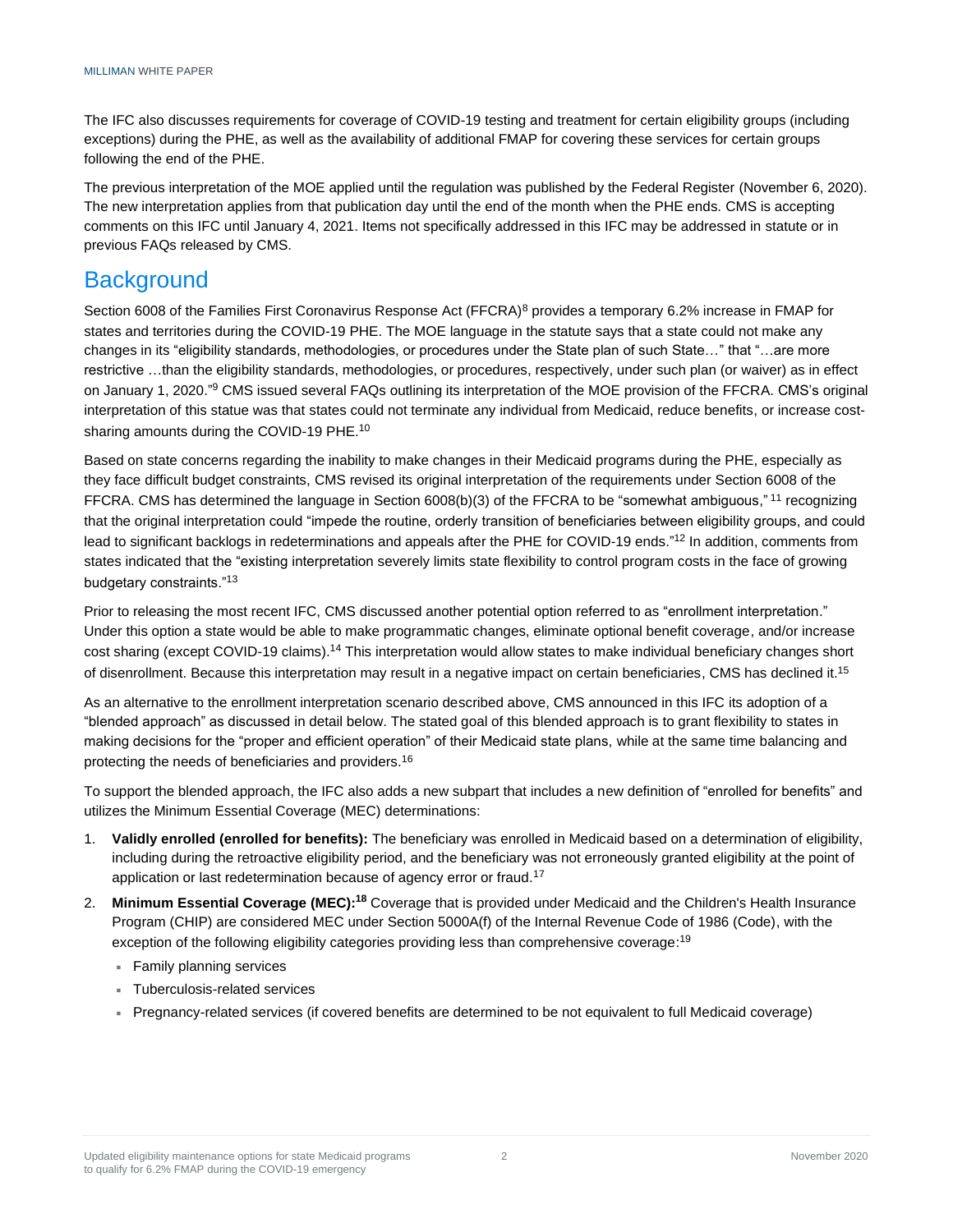# State actions required under the new "blended approach"

### **Under the "blended approach," states must take several actions to maintain the enhanced FMAP:**

- States must maintain beneficiary enrollment in an eligibility group that provides one of three tiers of coverage (see below) through the end of the month in which the PHE ends.
- States are *not* required to provide the exact same (or greater) amount, duration, and scope of benefits nor to maintain the cost-sharing levels. However, the following protections must be in place:
	- − Beneficiaries who had access to MEC must retain access to MEC but the benefits do not have to be identical.
	- − Beneficiaries who had access to testing and treatment services for COVID-19 must maintain their access to those services.
- The definition of "enrolled for benefits" is now interpreted as "validly enrolled." This distinction enables Medicaid agencies to terminate eligibility for individuals who were not "validly enrolled" due to agency error, fraud, or abuse. All notification and hearing rights related to eligibility termination must remain in effect.
- Rules for maintenance of coverage will be based on whether a Medicaid beneficiary is covered in one of three tiers of benefits:
	- − **Tier 1**: Medicaid coverage that meets the definition of MEC. 20
	- − **Tier 2**: Coverage not defined as MEC but robust enough to provide access to coverage of both testing services and treatment for COVID-19.<sup>21</sup>
	- − **Tier 3**: Coverage that is not MEC and that does not cover testing services and treatment for COVID-19, such as limited benefits like family planning.<sup>22</sup> Note:
		- − States may not move a beneficiary from one Tier 3 eligibility group to another Tier 3 eligibility group. 23
		- − Certain individuals who are eligible for optional eligibility groups, such as family planning, might be eligible for the "uninsured" group in order to receive COVID-19 coverage.<sup>24</sup>
- Beneficiaries in each benefit tier can request a voluntary transition to a different eligibility group for which they qualify even if the move would not meet the above requirements.<sup>25</sup>
- If a beneficiary who was validly enrolled is later determined ineligible for Medicaid prior to the end of the PHE, the state must continue to provide the same coverage that the individual would have received absent the determination of ineligibility.<sup>26</sup>
- If a beneficiary would have been determined ineligible because of a policy or procedure (failure to respond to a request for information) then the beneficiary must be maintained in that person's original eligibility group.<sup>27</sup>
- The previous interpretation of the MOE applies until November 6, 2020, the date the regulation was published in the Federal Register. The new interpretation, §433.400(c)(2) and (3), will apply from that day until the end of the month when the PHE ends. All other provisions become effective on November 2, 2020.

### **Risk of Negative Findings in a PERM Audit**

Following a temporary suspension due to the PHE, CMS has resumed its program integrity efforts under the Payment Error Rate Measurement (PERM) program. States that do not carefully assure compliance with the new interpretation of the MOE requirements may be at risk under a PERM audit for incorrect eligibility determinations and could be liable for the payments made for services to which a beneficiary was not entitled.

Source: https://www.cms.gov/Research-Statistics-Data-and-Systems/Monitoring-Programs/Improper-Payment-Measurement-Programs/PERM.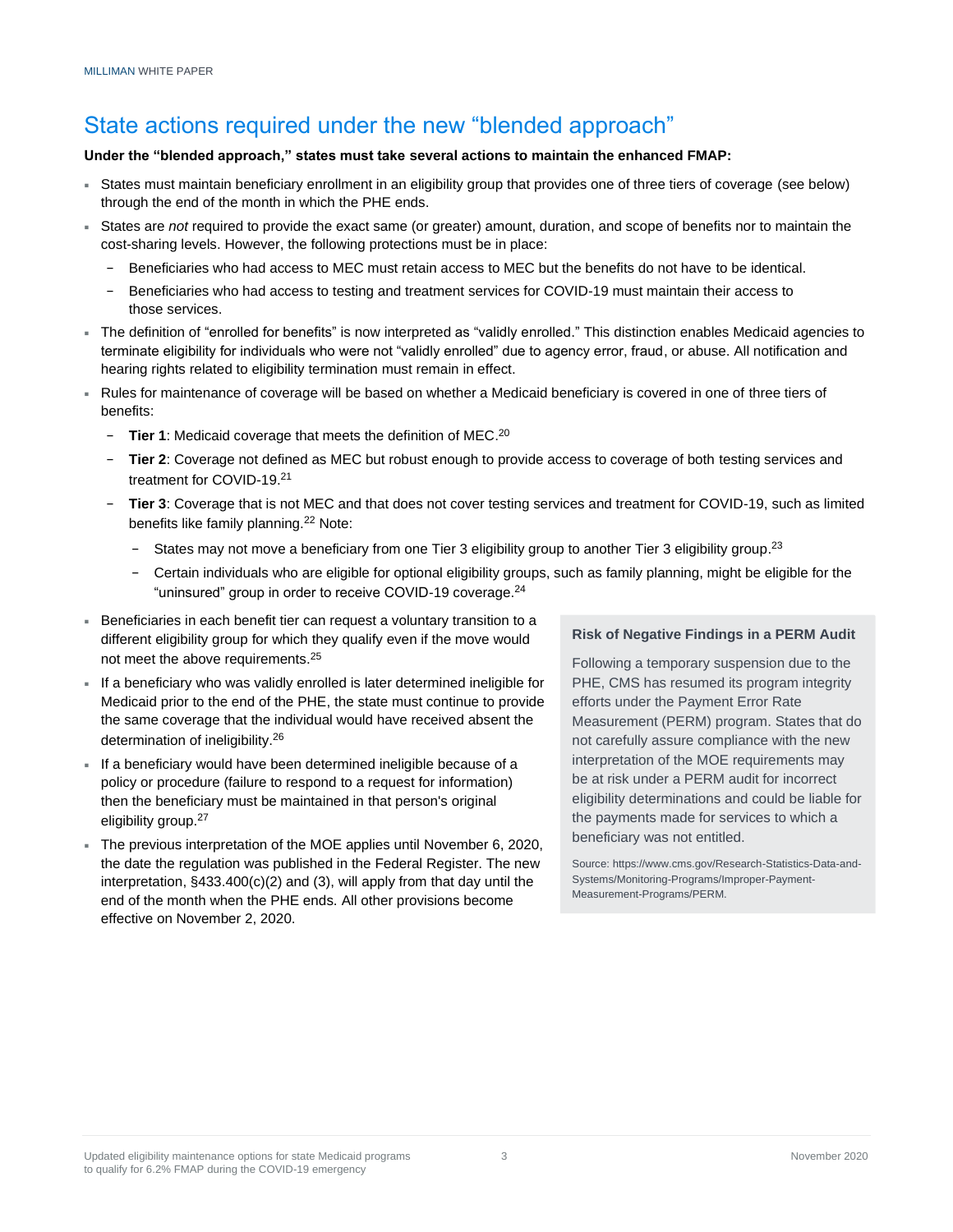# Coverage examples

**The IFC provides several examples of the impact of the blended approach and new proposed regulations.** 



**Tier 1 example:** A person who ages out of the original eligibility group for children under age 19 must be moved to the adult group (if there is an adult group that person is eligible for), even if the adult group coverage has different benefits and cost sharing, because both meet the definition of MEC as long as the state has expanded eligibility for the adult population.

If a person becomes ineligible for a group that provides MEC and the state finds him or her eligible for coverage that does not meet the definition of MEC then the state may not move the beneficiary to the new group and must maintain the beneficiary's access to coverage meeting the definition of MEC.

Other examples of this rule:

- A beneficiary enrolled in the adult group on or after March 18, 2020, who becomes eligible for a Medicare Savings Program (MSP) eligibility group, *may be moved* to the MSP because the MSP qualifies as a MEC. <sup>29</sup>
- A person who is originally eligible under the eligibility group for children under age 19 or the adult group *cannot be moved* to a limited benefit group such as family planning and family planning-related services because these groups would not qualify as MEC.



**Tier 2 example:** A woman receiving postpartum coverage (42 CFR 435.116) in a state where this coverage is not considered to be a MEC *must be moved* to the adult group to the extent the state has elected that group (42 CFR 435.119) at the end of the postpartum period.31,<sup>32</sup> If the state has not expanded coverage for the adult group, and the postpartum woman would be eligible through a limited benefit Section 1115 demonstration that provides access to COVID-19 testing and treatment, then the beneficiary *must be moved* to that category.

However, if a postpartum woman is not eligible for any other Tier 1 or Tier 2 categories, the state *must not move* the woman and the state will be required to continue her coverage until the end of the PHE.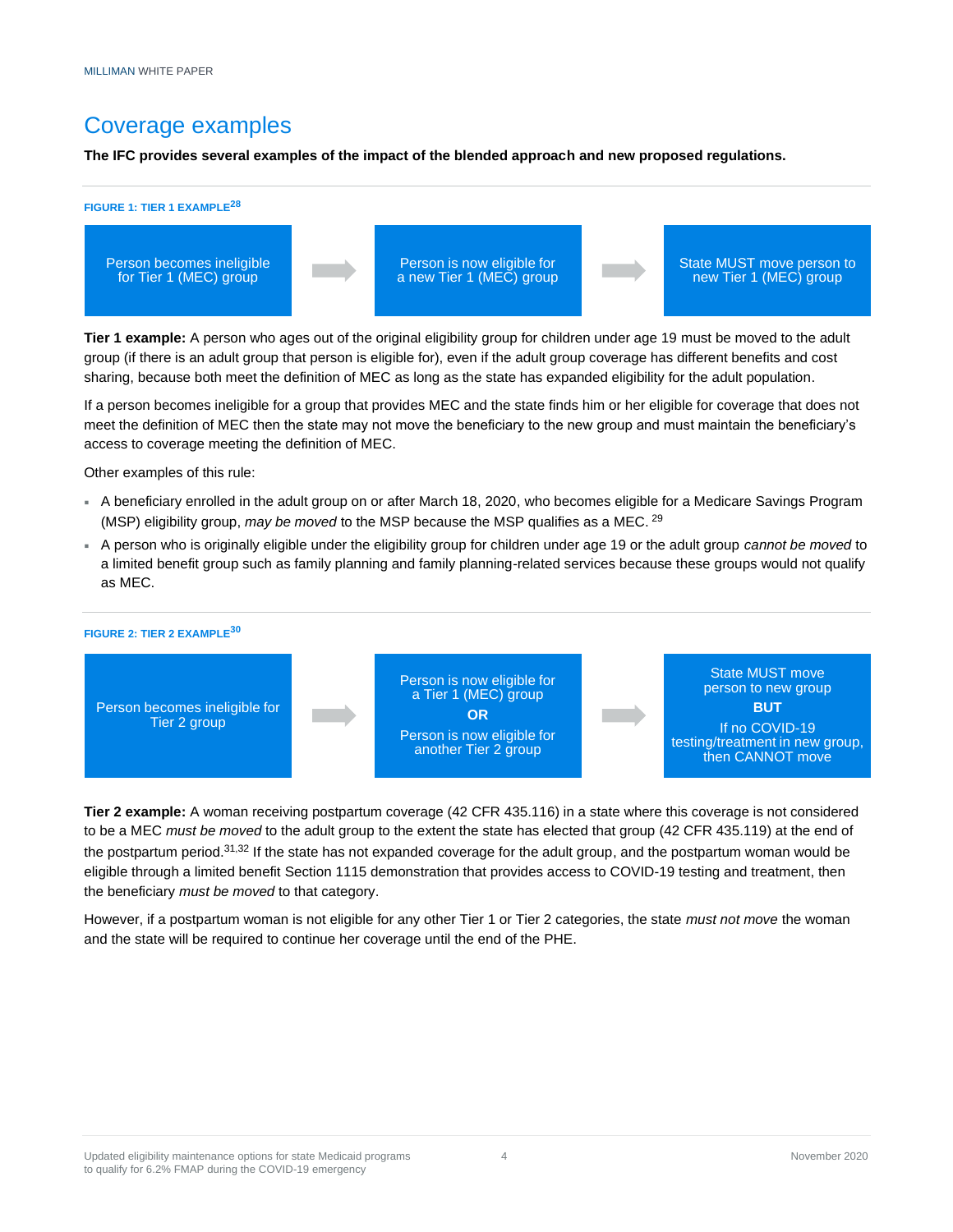#### **FIGURE 3: TIER 3 EXAMPLE<sup>33</sup>**



If a person loses eligibility for a Tier 3 coverage group, but is now eligible for a higher tier group, the state *must move the beneficiary* to a higher tier. However, a state *must not move* an individual among various Tier 3 groups, because Tier 3 groups have more limited yet widely varying benefits and are not interchangeable like Tier 1 groups (which are always MEC) and Tier 2 groups (which always include COVID-19 testing and treatment).

**Tier 3 example:** An individual loses eligibility for family planning benefits only but is now eligible for a group that focuses on preventing the progression of a specific disease. The state *must not move* the individual to the disease-specific group. The individual stays in the family planning benefits group, unless the individual voluntarily requests a move to the diseasespecific group.

Note that an individual may be eligible for coverage in the optional COVID-19 testing group, in addition to another Tier 3 group, and can be enrolled in *both* of these limited-benefit groups if eligible.

## Other enrollment-related changes under the IFC

### **Changes to benefits, cost sharing, and Post Eligibility Treatment of Income (PETI)<sup>34</sup>**

States may make changes in their coverage, cost-sharing, and beneficiary liability terms provided the changes do not violate the individual beneficiary protections or the requirements to cover COVID-19 testing and treatment.

States are still required to follow all advance notice requirements. States may:

- Eliminate an optional benefit from its state plan such as adult dental
- Change the scope of benefits provided, including prior authorization criteria
- Establish or increase cost sharing and increase beneficiary obligations under the PETI rules, thus making the beneficiary responsible for more of the costs of institutional or home and community-based services (HCBS) care. For example, the minimum needs allowance for an institutionalized individual is \$30/month; however, some states allow the beneficiary to retain more than the \$30/month. The state can change the PETI rules to reduce the current amount to \$30/month.<sup>35</sup>

### **Exceptions to maintaining enrollment<sup>36</sup>**

Despite the strict requirements to maintain eligibility as a condition of receiving the enhanced FMAP, several situations remain where a beneficiary may be terminated even during the COVID-19 PHE, including:

- If the beneficiary was not "validly enrolled"
- If the beneficiary requests voluntary termination
- **If the beneficiary dies**
- If the beneficiary no longer lives in the state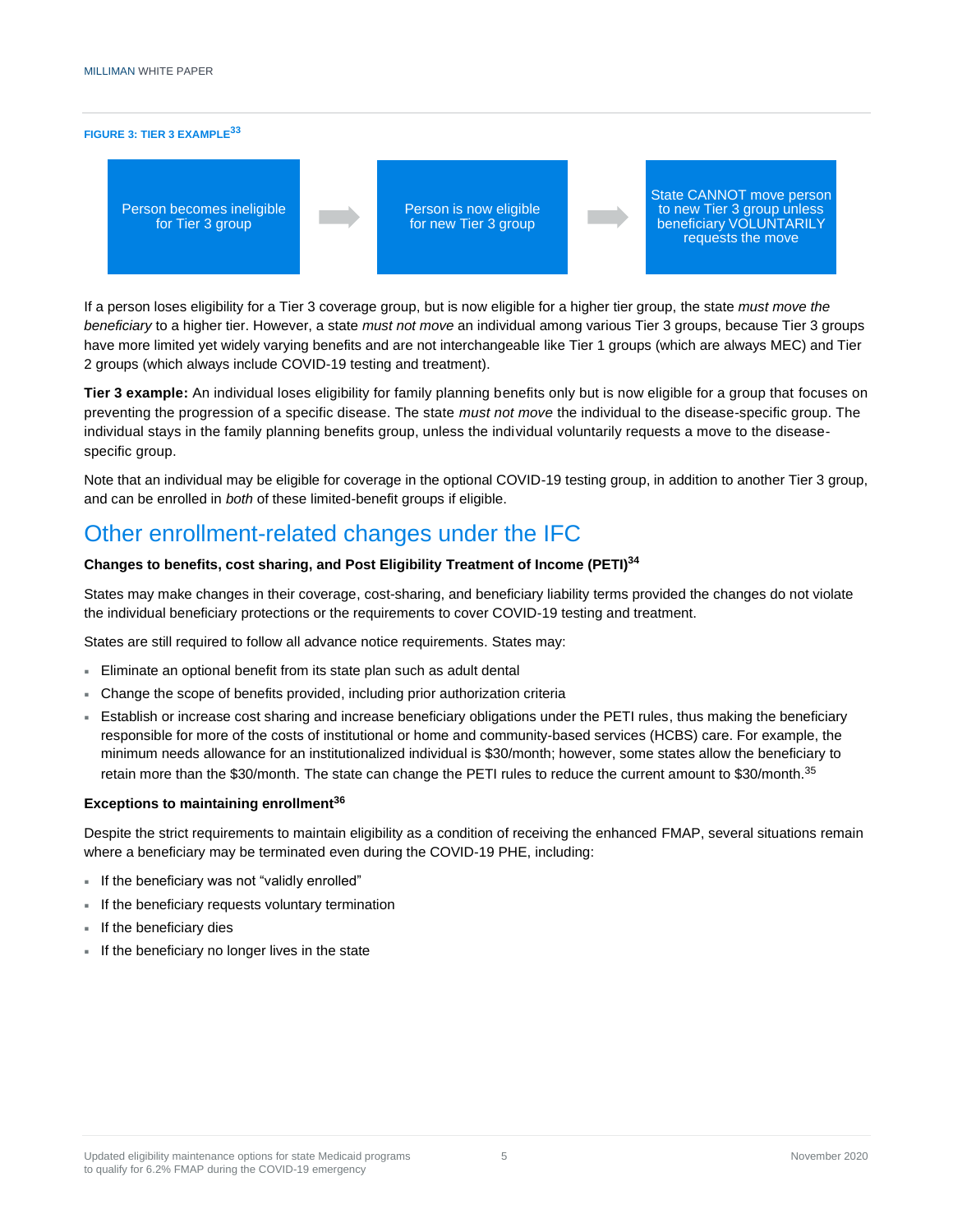# **Conclusion**

While this regulation provides significant flexibility to states under the MOE requirements, it still requires a careful review of eligibility determination processes, especially where a change of status occurs during the PHE. It may also require submitting clarifying questions to CMS particularly around the intersection of CHIP and Medicaid. Given the different categories and administration of CHIP across the country, and the fact that the IFC does not appear to address a beneficiary moving from Medicaid to CHIP, it would be important to clarify that issue.

The new blended approach to MOE will enable states to more accurately implement changed eligibility determinations during the PHE. This should result in the need for fewer eligibility changes after the PHE ends (to correct the temporary eligibility determinations mandated during the PHE), thus requiring less resources and a shorter period of time for the transition back to normal program operations.

# **Li** Milliman

Milliman is among the world's largest providers of actuarial and related products and services. The firm has consulting practices in life insurance and financial services, property & casualty insurance, healthcare, and employee benefits. Founded in 1947, Milliman is an independent firm with offices in major cities around the globe.

[milliman.com](http://www.milliman.com/)

### **CONTACT**

Carol Steckel, MPH [Carol.Steckel@milliman.com](mailto:Carol.Steckel@milliman.com)

Paul Houchens, FSA, MAAA [Paul.Houchens@milliman.com](mailto:Paul.Houchens@milliman.com)

Katherine Wentworth, JD [Katherine.Wentworth@milliman.com](mailto:Katherine.Wentworth@milliman.com)